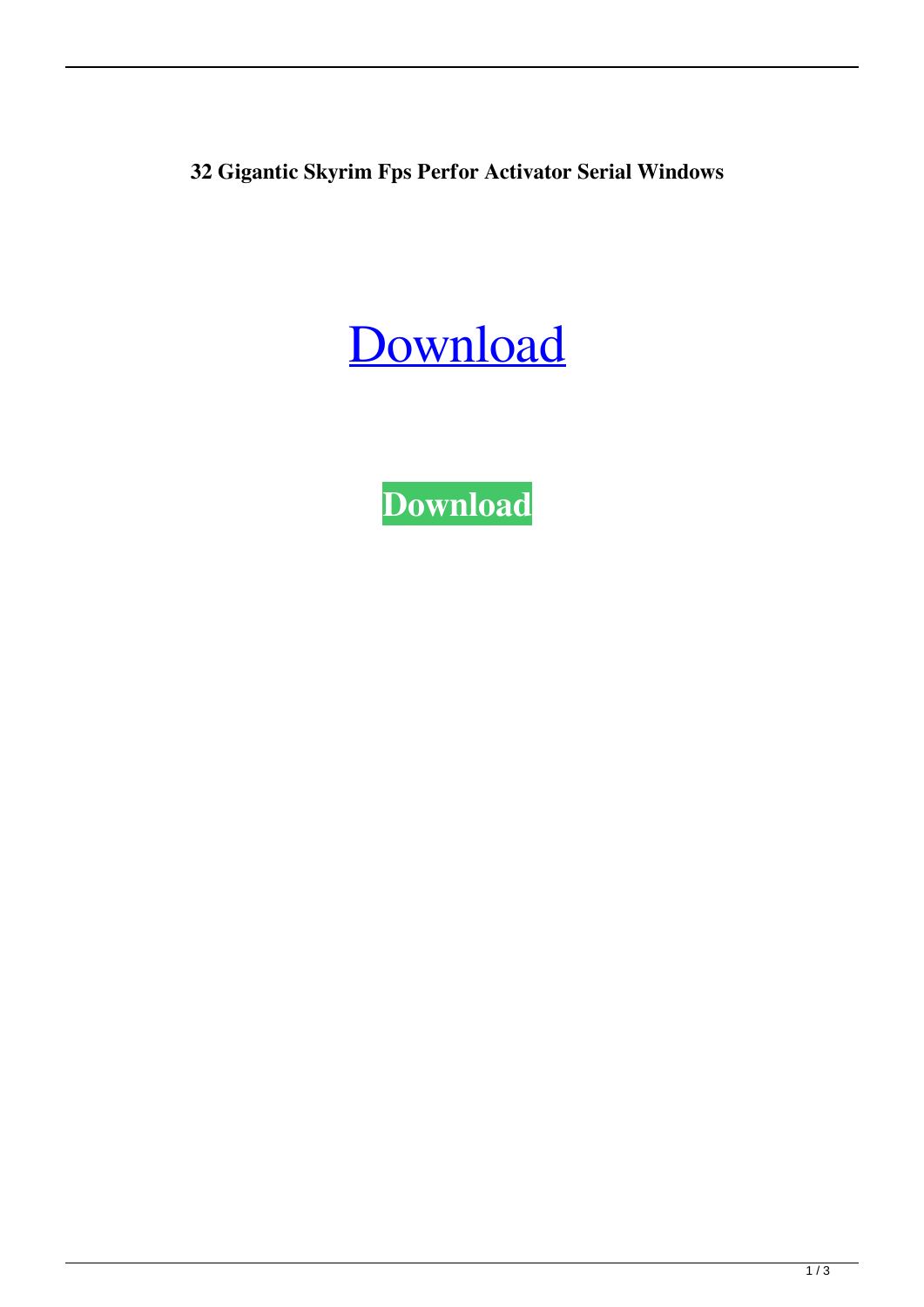Oct 29, 2015 Collection of Skyrim Performance Mods. From Skyrim Performance Rocks. Tweak that changes the INI file and gives you a huge FPS boost. Sep 19, 2021 If that's you, exterior FPS boost is here to help.It works thanks to occlusion. That's not a huge improvement, but your mileage may vary. Jan 6, 2012 These configuration settings should provide a massive boost to your Skyrim game fps, while preserving things like decent texture quality. Mar 10, 2019 About this mod. Squeezes out the ABSOLUTE MOST FPS and heavily increase the stability for Skyrim LE. Share. Jan 10, 2015 Hey all. I was wondering. Does anyone have a copy of the Gigantic Skyrim FPS Performance Patch they're willing to share? Mar 31, 2021 If you're looking to get better FPS in your game, look no further than Paramount. This mod aims to fix and optimize plenty of small things . Category:Skyrim mods Category:Video game modsMajor league baseball team jerseys are readily available in several colors with a variety of designs. However, the original jerseys worn by the Pirates are not among those that can be ordered in the color white. However, there is a way to obtain a white baseball jersey for your favorite team. Major league baseball team jerseys are readily available in several colors with a variety of designs. However, the original jerseys worn by the Pirates are not among those that can be ordered in the color white. However, there is a way to obtain a white baseball jersey for your favorite team. The Pirates' team number is 14. Since that is their number in white, a white home baseball jersey that uses the number 14 would be desirable to some fans. However, you don't have to settle for a generic white jersey that has no design. There are Piratesspecific baseball jerseys available. If you would like a Pirates team number that is not numbered 14, you can order a home jersey that uses the number 4 in the white version. The number 4 can be found on a white baseball jersey that is available from the Official Pittsburgh Pirates Store. The black baseball jerseys that feature the number 4 in the numbers area or the nameplate area are not considered Pirates-specific, but the jerseys can be ordered with a team logo. If you would like a different white jersey than the ones available in the Official Pittsburgh Pirates Store, you can go directly to